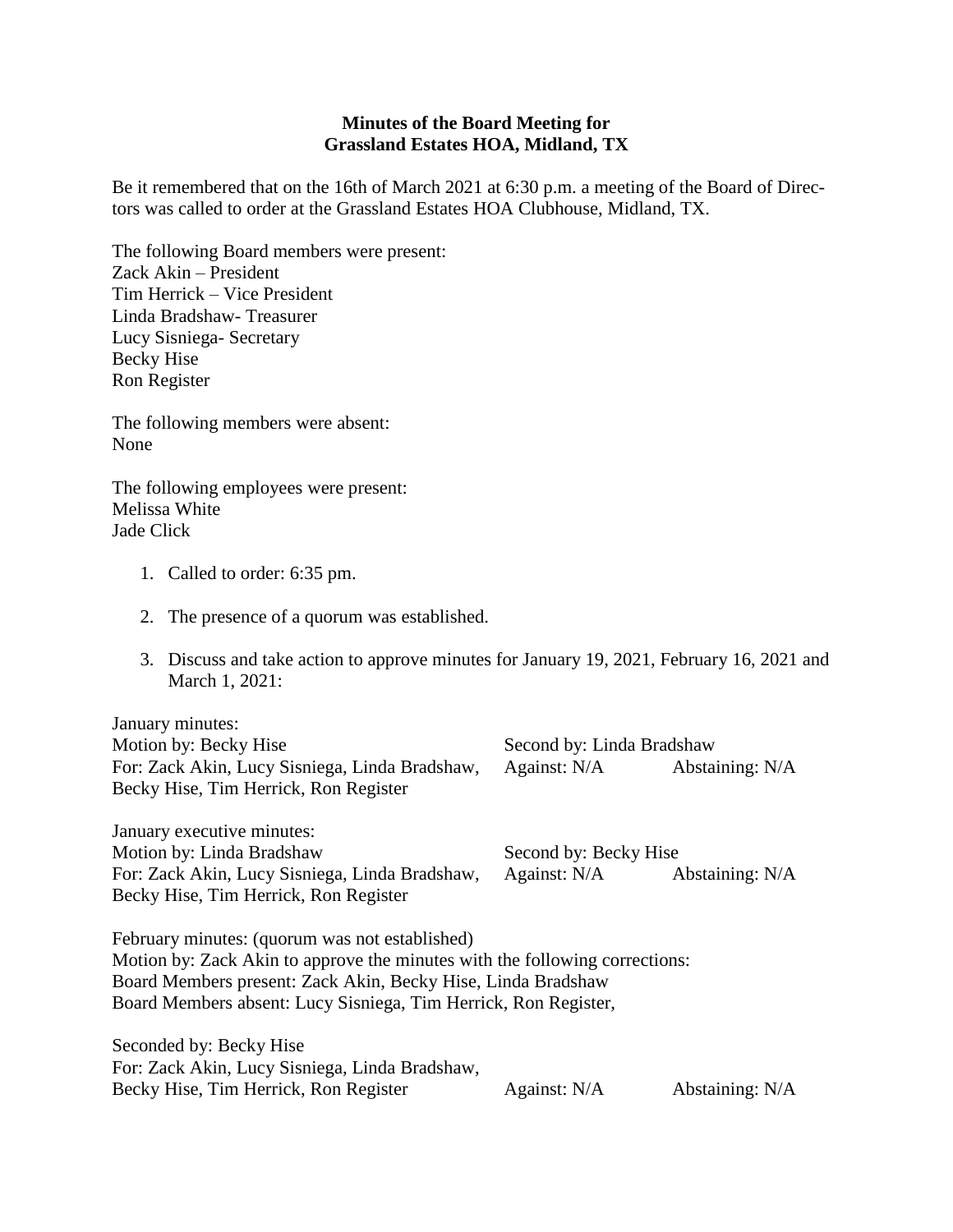March 1<sup>st</sup> Special Meeting Minutes: Motion by: Zack Akin Seconded by: Linda Bradshaw For: Zack Akin, Lucy Sisniega, Linda Bradshaw, Becky Hise, Tim Herrick, Ron Register

March 1<sup>st</sup> Special Meeting Executive minutes: Motion by: Linda Bradshaw Seconded by: Becky Hise For: Zack Akin, Linda Bradshaw, Lucy D Sisniega Against: N/A Abstaining: N/A Tim Herrick, Ron Register, Becky Hise

- 4. Review of Financials. Consider and possible action on any budget amendment requests. Treasurer, Linda Bradshaw reported February Financials were in accordance with the budget. Motion to approve: Motion by: Becky Hise Seconded by: Linda Bradshaw For: Zack Akin, Linda Bradshaw, Lucy D Sisniega Against: N/A Abstaining: N/A Tim Herrick, Ron Register, Becky Hise
- 5. Discuss and take action authorizing the Treasurer to receive, review and pay bills. No action was taken
- 6. Facility Manager Report: Easter hunt will be on Saturday April  $3<sup>rd</sup>$ . Still looking for Pool attendants, if you know anyone that would like to apply, please let us know. Clubhouse is available for rent.
- 7. Discuss and possible action on installing an automated phone system: No action was taken.
- 8. Discuss and take possible action on the continuation, or approval or modification of, as applicable to Phase 1 Pool Renovation items:

The Board voted to continue with the following items of Phase 1 of the Pool Renovation Project:

- a. Pina renovations to current pools (includes seating, steps, plaster, tile, decking) \$212,468.00
- b. Water Right Services (replacing swimming pool equipment for existing pools) \$33,252.00
- c. Tile work \$3,930.00
- d. Bathroom remodel (replacing all fixtures, partitions, new tile, paint, for four exterior bathrooms) \$72,262.00

Motion by: Don Hale Seconded by: Linda Bradshaw For: Linda Bradshaw, Don Hale, Joe Cumbest, Kelly Hayes Against: Tiffany Parsons, Zack Akin, Lucy D Sisniega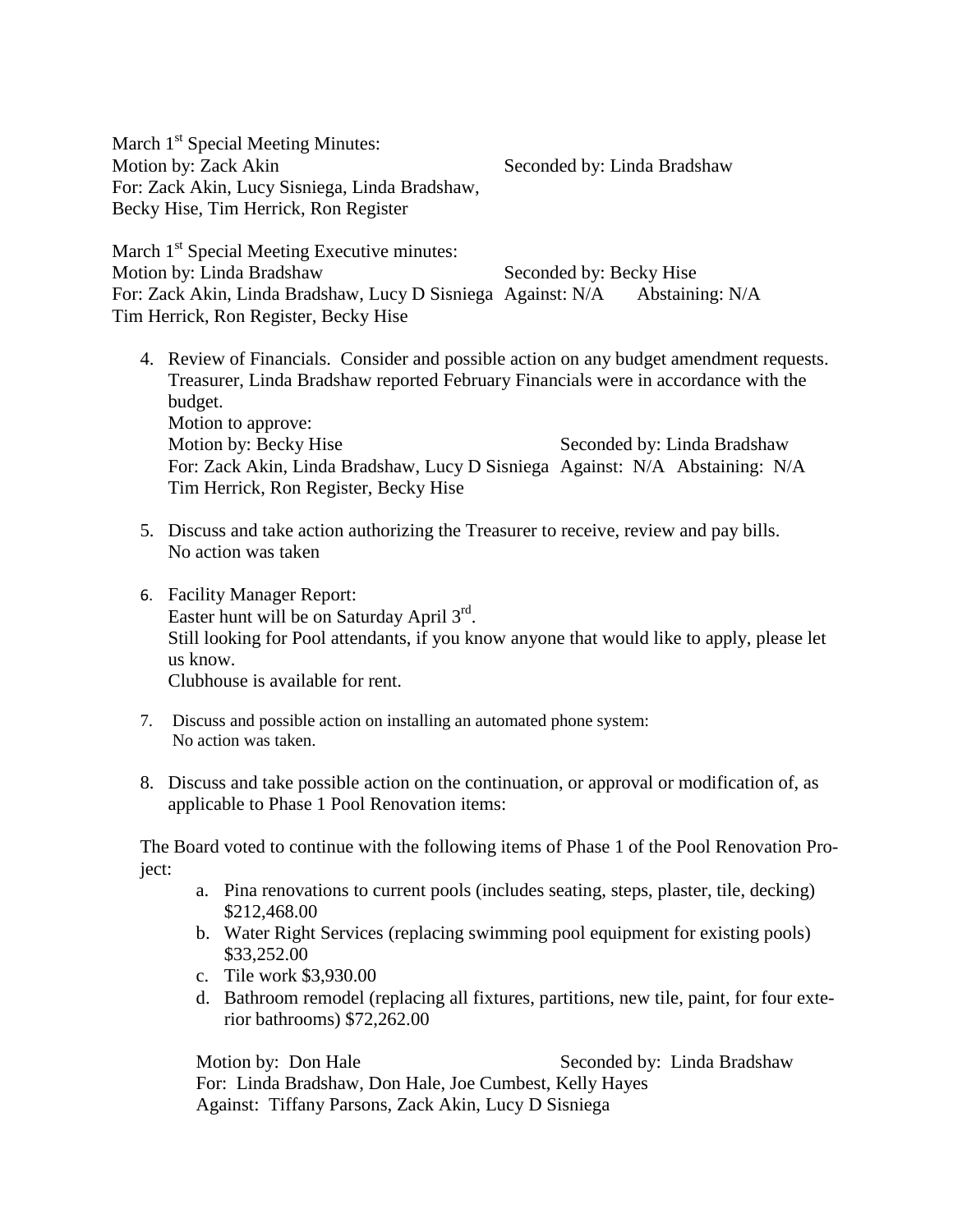The Board voted to table the following items of Phase 1 of the Pool Renovations Project:

- e. Vortex Aquatic Structures INTL (splash pad structure)
- f. Pergola/BBQ Area
- g. Concession Stand Air Conditioner
- h. Back Canopy Repair

Motion to approve: Motion by: Joe Cumbest Seconded by: Don Hale For: Don Hale, Joe Cumbest, Kelly Hayes, Against: N/A Abstaining: N/A Tiffany Parsons, Zack Akin, Linda Bradshaw Lucy Sisniega.

9. Discuss and take possible action on the continuation, delay/stop, or put to a member vote to veto as applicable to the Phase ll Pool Renovation items:

Board voted to table this item. Motion to approve: Motion by: Kelly Hayes Seconded by: Joe Cumbest For: Don Hale, Joe Cumbest, Kelly Hayes, Against: N/A Abstaining: N/A Tiffany Parsons, Zack Akin, Linda Bradshaw, Lucy Sisniega

10. Discuss and take possible action on appointing a homeowner pool renovation committee to act as liaison between the homeowners and the board, help with the dissemination of information, and to advise and make recommendations to the board on the project:

Joe Cumbest – Committee Chairman The following homeowners were appointed to the committee: Brain Petty, Angela Schlemeyer, Brittany Blandford, Tanda McConnel, Tera Glover

Motion to approve: Motion by: Tiffany Parsons Seconded by: Zack Akin For: Zack Akin, Linda Bradshaw, Lucy D Sisniega Against: N/A Abstaining: N/A Don Hale, Joe Cumbest, Kelly Hayes, Tiffany Parsons

11. Ratify payment plan for Homeowners requesting hardship accommodations.

Motion to approve: Motion by: Zack Akin Seconded by: Tim Herrick For: Zack Akin, Linda Bradshaw, Lucy Sisniega Against: N/A Abstaining: N/A Becky Hise, Ron Register, Tim Herrick

12. Discuss and take possible action on filling a vacant director's position.

The following board members resigned immediately: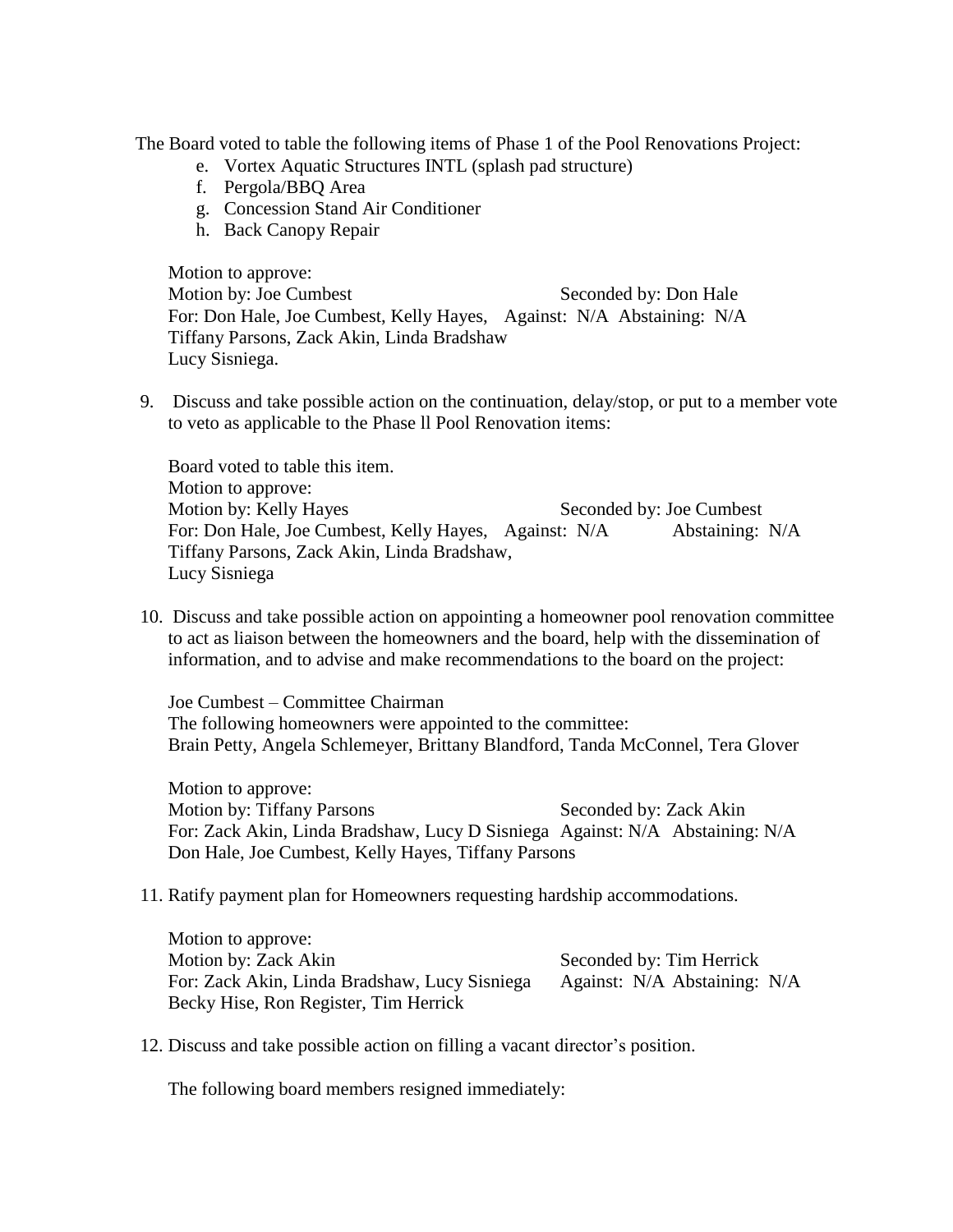Tim Herrick – Vice President Becky Hise Ron Register

Joe Cumbest was appointed to fill vacancy that expires May 18, 2021. Motion to approve: Motion by: Lucy Sisniega Seconded by: Linda Bradshaw For: Zack Akin, Linda Bradshaw, Against: N/A Abstaining: N/A Lucy Sisniega Laurie Clark was nominated to fill vacancy that expires May 18, 2021. Motion to approve: Motion by Joe Cumbest Seconded by: Linda Bradshaw For: Joe Cumbest Against: Zack Akin. Linda Bradshaw Abstaining: Lucy Sisniega Don Hale was appointed to fill vacancy that expires May 18, 2021. Motion to approve: Motion by: Zack Akin Seconded by: Linda Bradshaw For: Zack Akin, Linda Bradshaw, Against: N/A Abstaining: N/A Lucy Sisniega, Joe Cumbest Tiffany Parsons was appointed to fill vacancy that expires May 2022. Motion to approve: Motion by: Don Hale Seconded by: Joe Cumbest For: Joe Cumbest, Don Hale, Lucy Sisniega Against: N/A Abstaining: N/A Zack Akin, Linda Bradshaw. Kelly Hayes was appointed to fill vacancy that expires May 2022. Motion to approve: Motion by: Tiffany Parsons Seconded by: Joe Cumbest For: Tiffany Parsons, Zack Akin, Against: N/A Abstaining: N/A Joe Cumbest, Linda Bradshaw, Lucy Sisniega Don Hale 13. Discuss and possible action regarding fines pursuant to Article V, Section 1 of the By-

- laws: No action was taken.
- 14. Discuss items concerning the Architectural Review Committee. No action was taken
- 15. Nominating Committee update. Melissa White updated the board on the list of candidates for the May 2021 election
- 16. Conduct a members hearing: Discussed to remove all the board.